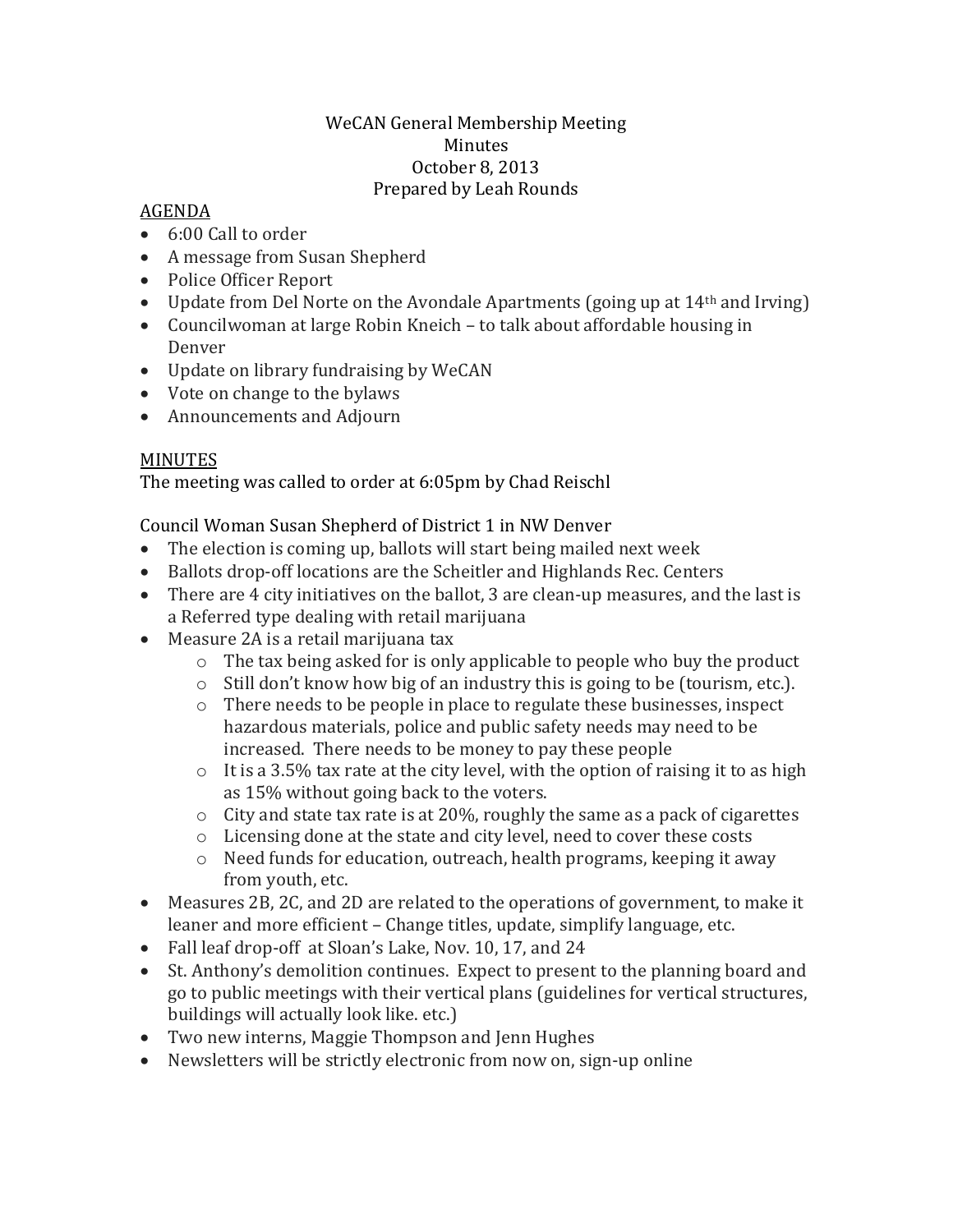Update from Diane of Del Norte on the Avondale Apartments (going up at 14th and Irving)

- Del Norte building housing for low-income and special needs populations
- They worked with the Urban Land Conservatory to buy the land at 14<sup>th</sup> and Irving to build an apartment building (near the new library and future retail). It is right next to several bus stop and near 2 light-rail stations
- It was previously a gas station and a dry cleaner, and as such a brownfield site, and the contamination had to be cleaned up. As a non-profit they got funds to help with the clean-up. They've also added streets and put in a large underground water filtering system
- The Avondale Apartments will have 80 units, 1, 2, and 3 bedrooms. First floor will hold Sunshine Academy (will be a 4star Qualistar program) daycare center with and outside play area. 2<sup>nd</sup> floor with be new Del Norte offices
- Floors 3-7 will be apartments
- Building will be a lead platinum energy rated, now a high gold
- 2 floors of secure parking
- Amenities include a party room, fitness center, possibility of holding community classes
- 1 bedrooms will be 750sq.ft., 2 bedrooms at 1100sqft, and 3 bedrooms at 1300sq. ft. All will have a balcony
- It will be affordable housing on a sliding scale for low to moderate-income families (60% average median salary. Rent is \$950/mo for a 3 bedroom, \$890/mo for 2, and \$750 for 1.
- Expect to finish in August 2014. Will have a opening day party
- Pillar Properties will be the management
- Will rent out one floor at a time, starting with floors3, 4, and 7
- $-0&A$ 
	- o Will parking be underground? Couldn't dig so parking is at ground and 2<sup>nd</sup> floor
	- o What is a LEED platinum rating? It is the highest energy efficiency rating. This will lower utility costs for renters
	- o What will security be like for those living there? The daycare will be very secure, they had specialists design cameras. The garage will have roll down gates. Have to have a code or call to be buzzed into the building. Del Norte offices will be on site. Two live-in managers on site.
	- o What are the requirements on the applicants? What happens when they have friends and family come live with them? Renters have to sign a oneyear lease and go through a background check. Managers and management right on site. There is that need to protect our assets
	- o When will they start taking applications? There is a sign on-site with a phone number to apply, already taking applications
- Paid \$20 for development, \$15 million going towards construction. Received \$1 mil in stimulus funds, \$590k from CO for clean-up, and the rest was private donations (roughly \$18mil)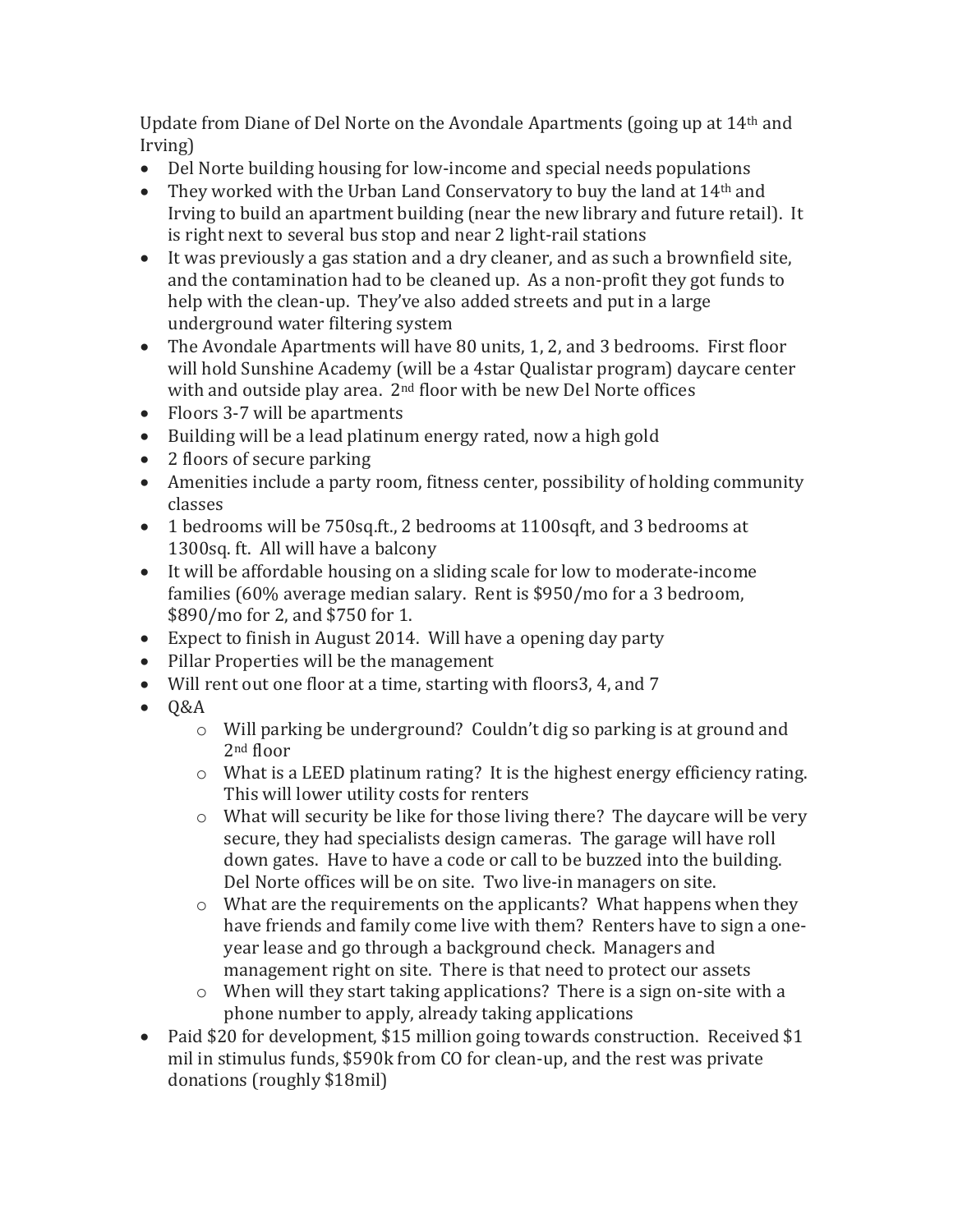Michael Sapp, works as a neighborhood liaison for Mayor Hancock, representing the mayor's office at RNOs across the city

 "Cabinet in the Community" meeting coming to the neighborhood to talk about priorities in the neighborhood. Scheitler Rec Center, Sat. Nov 2, 9-11am. This is an opportunity to make connections in the NW community.

Denver Police Department update by Officer Sloan

- Shooting at Metro Manor last week, a dispute between the resident and a manager over an inspection. The tenet left and came back with a handgun, he shot the manager in the legs twice and she is in stable condition. He shot himself shortly before police arrived. This was an isolated incidence.
- There is a safety meeting at the Manor this weekend, and making sure people who own guns understand gun safety.
- Otherwise it's been quiet with no recent big events
- $\bullet$  Q&A
	- $\circ$  Car chase on 16<sup>th</sup> and Conjeos? They were robbery suspect, three juveniles, ages 14-16. District 4 chased them into District 1.
	- $\circ$  The Elementary school was not on lock down during the Metro Manor incident. The suspect was already in "custody," so no need to have a lockdown. The scene had already been rendered safe. DPD needs to work on better communication with the schools.
	- o How to get rid of the prostitutes? DPD does have undercover stings. They are not supposed to hang out on Colfax along Sheridan and Irving. How can the community help? Need to get rid of the John's; prostitutes go where the business is. Need to get the girls housing, resources, etc. Are there program available, not just jail? Have a mandatory class they are supposed to attend, but the girls make their own choices.

Councilwoman at large Robin Kneich

- Has a newsletter to sign up for, it covers bigger city updates and issues
- Robin has lived in North Denver for 2.5 years
- Worked a lot on housing and community organizing in low-income areas. There is great concern for middle and working income people, wages are staying flat while housing and inflation increases.
- Focus is on housing since it is difficult to work on the income side. Can't go in and force a wage increase at businesses
- Denver needs to attract working class jobs, but also need to have housing costs that are move inline with those wages
- Questions
	- $\circ$  There is a need for higher-level housing, is affordable housing distinct from this issue?
	- o Are there resources for single parents? For people who don't know how to take care of their properties, are there resources available to learn?
	- o What are the different levels of housing (work-force, HUD, etc.)?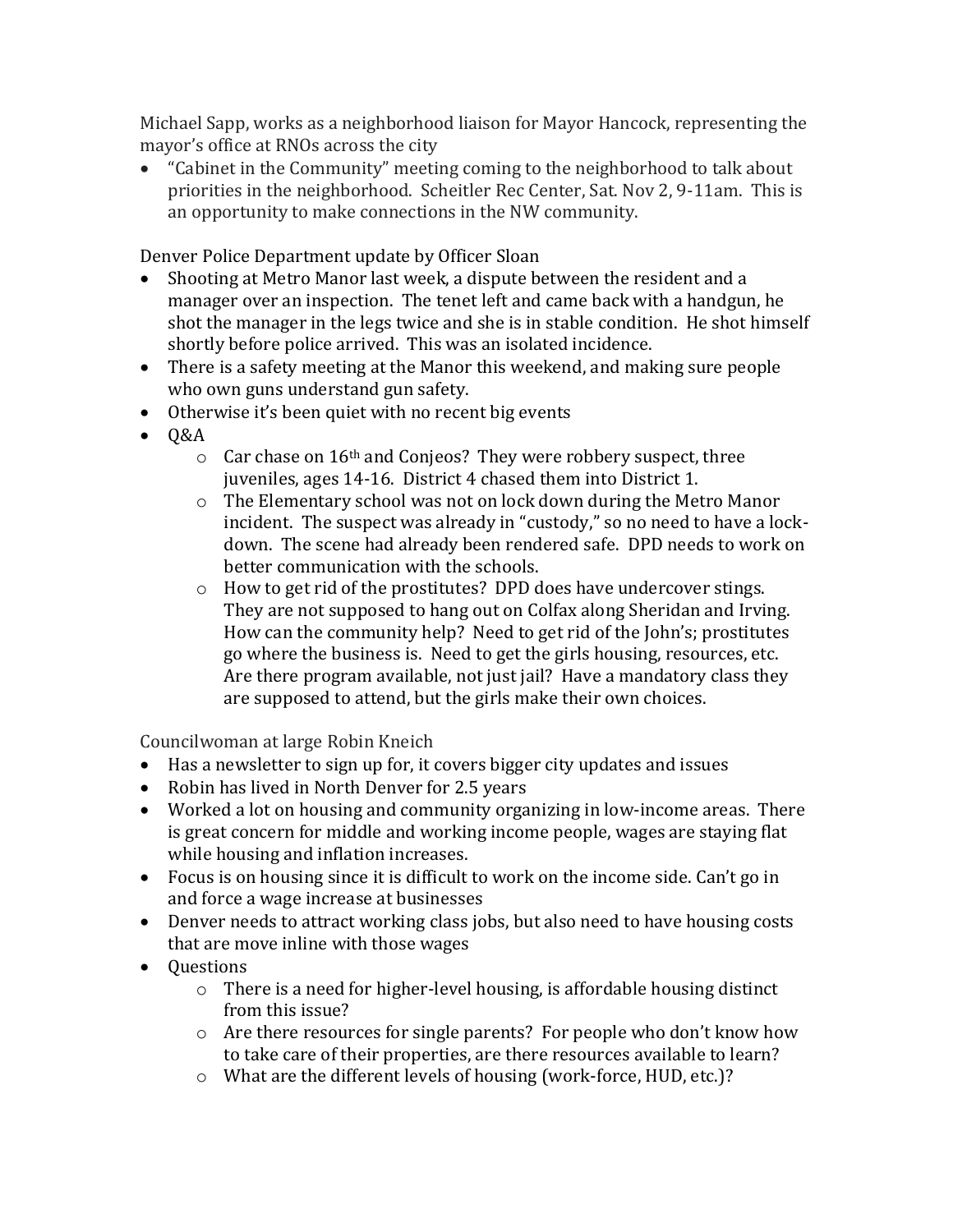- $\circ$  Gentrification, how is our neighborhood be affected with all the changes occurring?
- Answers
	- $\circ$  In Public housing, majority of people are seniors and disabled who are not working. Minority are families
	- o AMI, Average Median Income, for a family of 4 is \$77k on average in Denver.
	- o All low-income housing was once concentrated in one area (the old model), now there is a shift towards combining these vulnerable people (low-income, those making under \$30k) with a mix of market rate housing.
	- $\circ$  Work-force housing are those making about \$50k and still can't afford median housing costs in Denver (teachers, Police, etc.)
	- o Have various demographics living in the same area, not have that concentration of any one. Development along Park Ave. that included market-rate housing to the mix is an example of this success.
	- o How can a neighborhood help and keep the diversity? Plan ahead. Having mixed incomes is a great thing, but it doesn't happen on its own. Making new and affordable housing a part of any redevelopment plan. Need to intervene to assure new, affordable, attractive housing
	- o Where to see more projects like Del Norte? Look to see where the city is involved. Need to have conversations with institutions leaving the neighborhood. Advocate for mixed incomes and the need for good design

Update on library fundraising by WeCAN – Barbara Baker

- Still collecting for the library endowment fund/paver. The fundraising party came very close to the goal of \$1500, only a few hundred short. We qualify for a \$1000 match by the DPL Friends Foundation
- Raising \$5000 would give WeCAN the naming rights to a study area. We have one more year to fundraise, do we want to go for raising \$5000 and is there anyone to help? Do another party? Any other ideas?
- This is an opportunity to do something even larger for our neighborhood and having a WeCAN presence in the library
- A dispensary along Colfax wants to start becoming more involved in the West Colfax neighborhood. The library fundraising may be something they can help with
- The board will meet next week on this issue. Possibly doing a fundraising challenge set by a WeCAN member.
- Q Could the metal recycling program contribute funds? It would divert funds away from the newsletter. Dispensary, and other businesses, could sponsor the newsletter instead.
- There was a motion, seconded, and all voted in favor of extending library fundraising for one more year with a goal of \$5000.
- More specific information will go into the newsletter on how to help with this